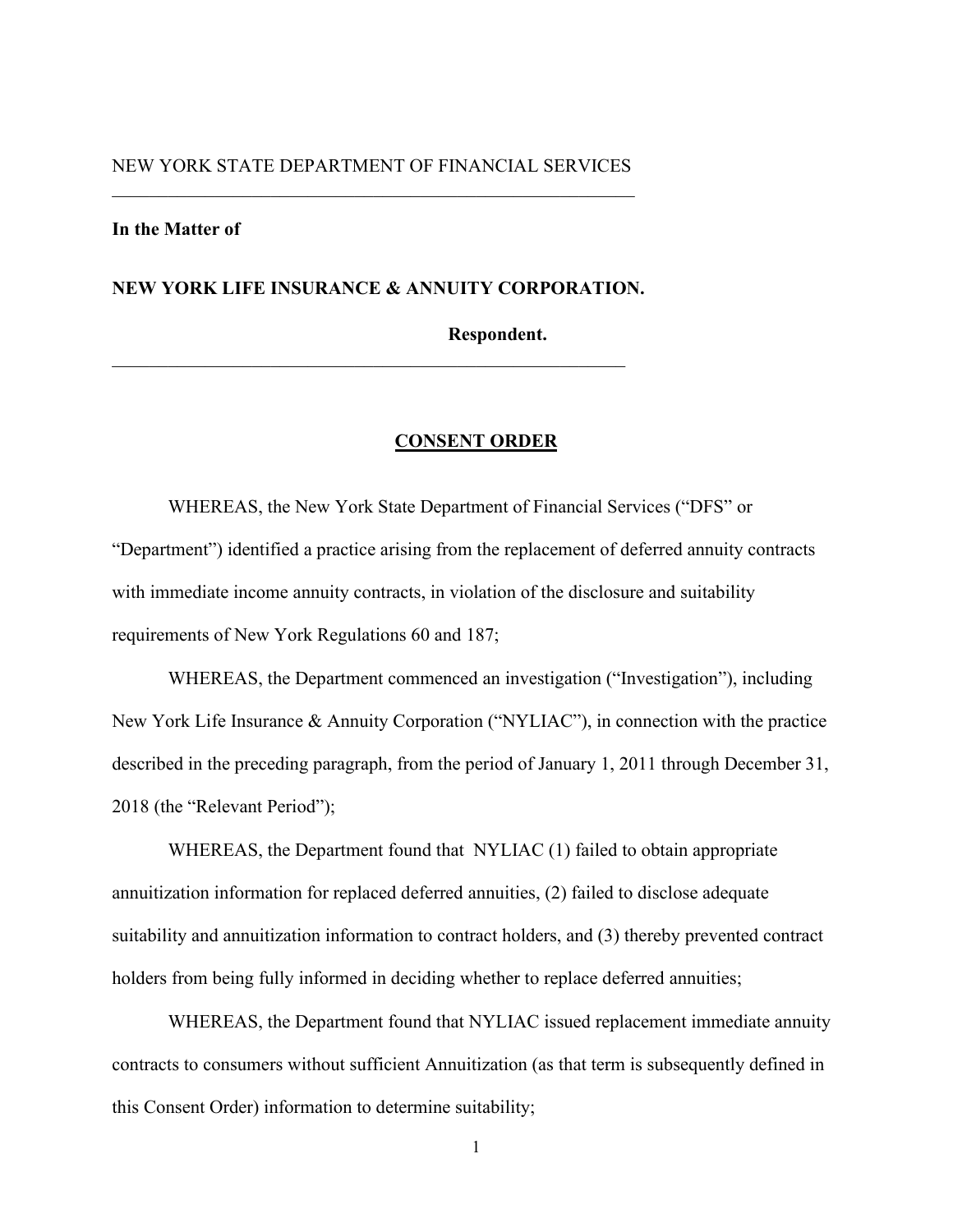WHEREAS, the Department found that NYLIAC (1) failed to adequately train agents and brokers to conduct proper suitability reviews, (2) failed to adequately train agents and brokers to provide disclosures to contract holders when replacing their deferred annuities with NYLIAC's immediate annuities, and (3) failed to maintain adequate supervisory controls over its agents and brokers to ensure compliance with applicable regulations;

WHEREAS, the Department found NYLIAC's conduct and failures to disclose to consumers that they could annuitize their existing deferred annuities with higher guaranteed income harmed certain consumers, causing them to exchange more financially favorable deferred annuities with immediate annuities; and

WHEREAS, NYLIAC has adopted a supplement to its disclosure statement, subsequently adopted the revised LICONY Disclosure Statement approved by the Department and has filed revised Regulation 60 procedures with the Department's Life Bureau, after the Department identified these improper practices.

NOW, THEREFORE, the Department and NYLIAC are willing to resolve the matters cited herein in lieu of proceeding by notice and a hearing.

#### **FINDINGS**

The findings of the Department's Investigation are as follows:

## **Respondent**

1. NYLIAC is a wholly-owned subsidiary of New York Life Insurance Company, a mutual life insurance company, incorporated in the State of New York.

2. NYLIAC is authorized to write life insurance, annuities, and accident and health insurance, and is licensed to transact business in the District of Columbia and fifty states, including New York State.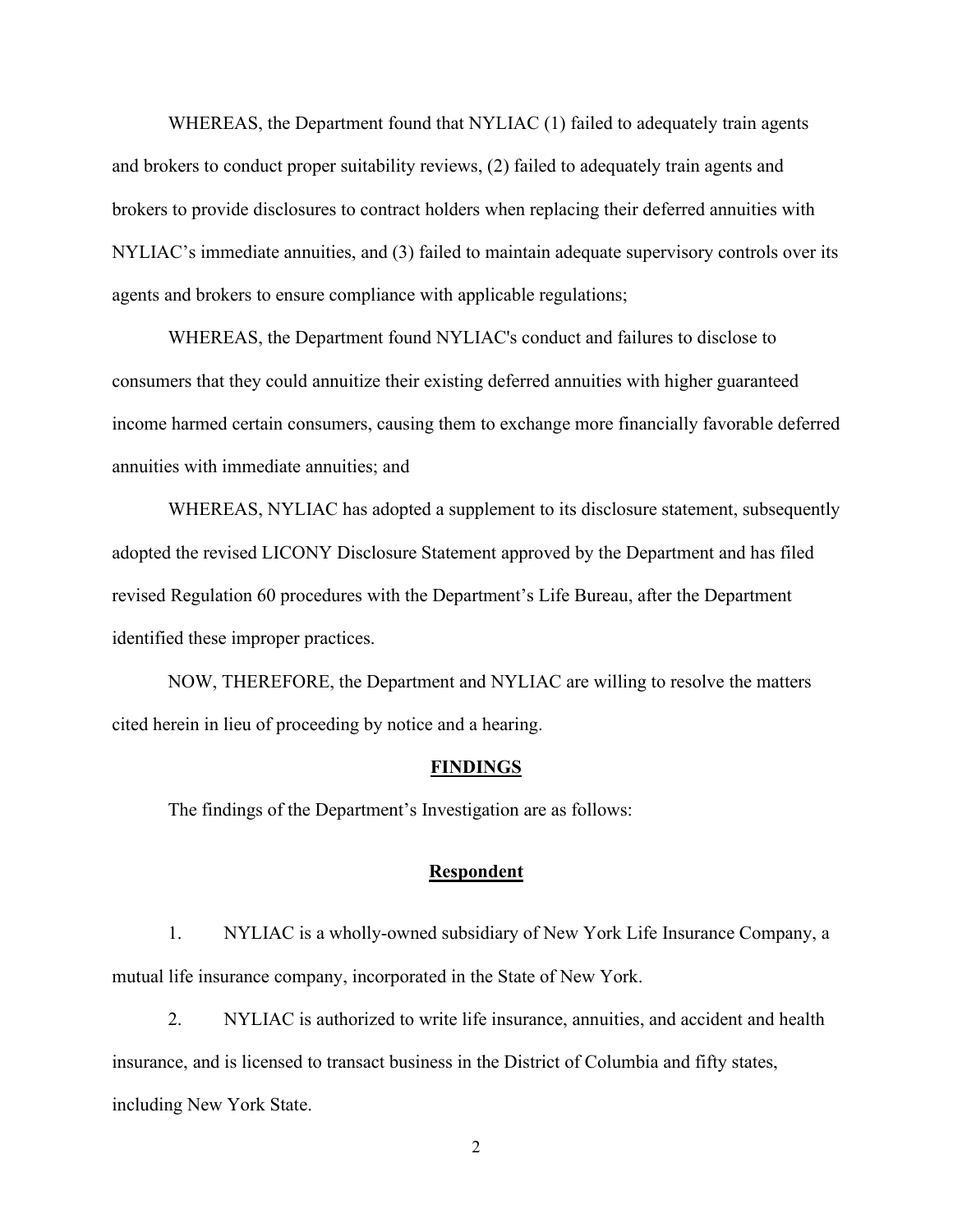3. NYLIAC's principal products subject to the Department's investigation during the Relevant Period were fixed and variable annuities, including single premium deferred and immediate annuities, and flexible premium variable annuity contracts.

4. Career agents, independent broker-dealer firms, independent agents, and financial institutions market NYLIAC's products.

5. NYLIAC is headquartered in New York, New York.

#### **Terms**

6. For purposes of this Consent Order, the following terms shall have the meanings set forth herein:

- a. "Annuitization" refers to the conversion of the actual accumulation amount of a deferred annuity into a series of annuity payments to the contract holder. Upon Annuitization, the annuity payments are calculated as the greater of the guaranteed annuity purchase rates in the contract applied to the actual accumulation amount or the company's current single premium immediate annuity rates applied pursuant to Insurance Law  $§$  4223(a)(1)(E).
- b. "Deferred annuity" refers to an annuity contract in which periodic income payments are not scheduled to commence during the first 13 months after the contract is issued.
- c. "Disclosure Statement" means the form prescribed in Appendix 10B to Insurance Regulation 60, which, in connection with the issuance of a replacement annuity, requires accurate completion of certain disclosures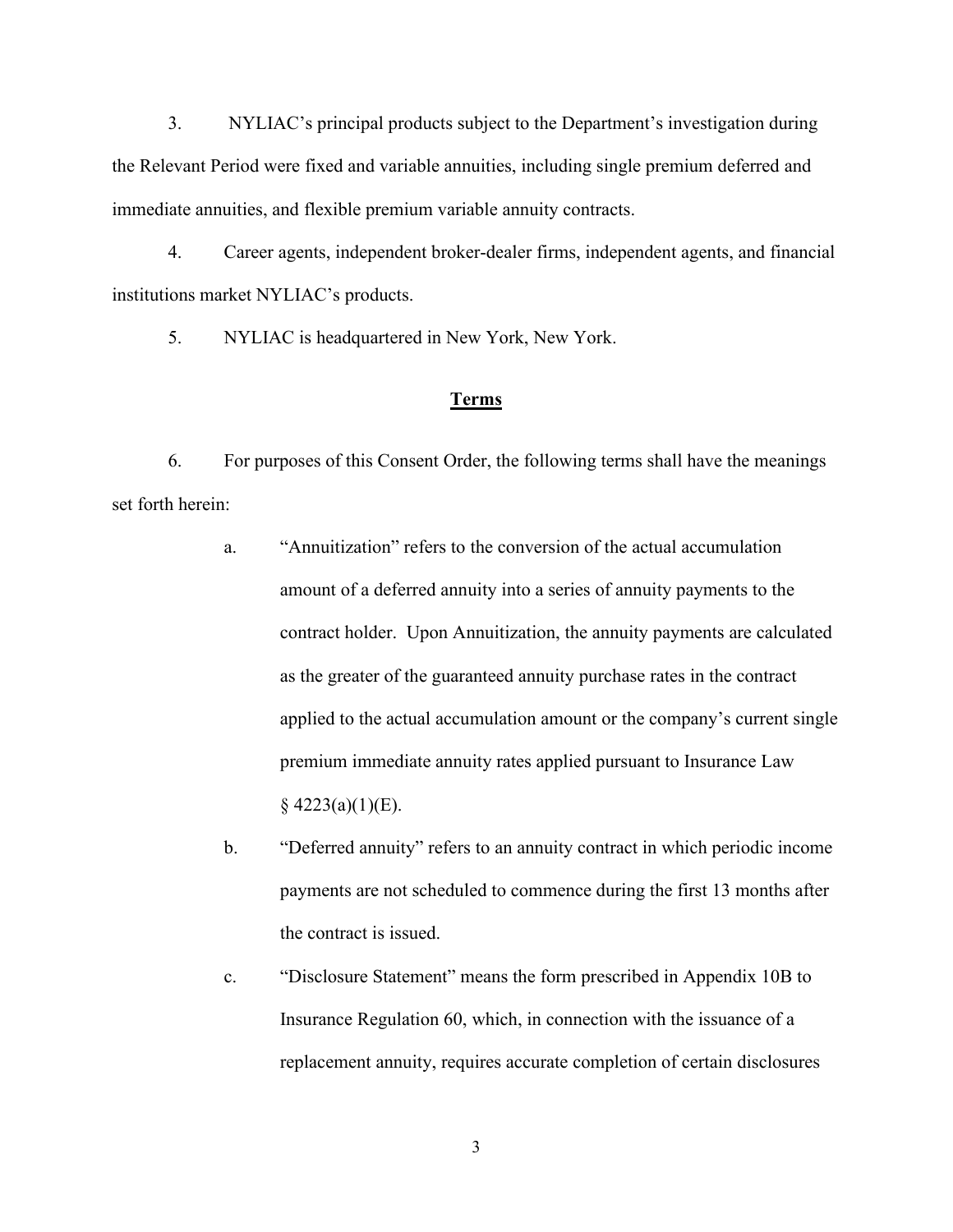and information, including but not limited to a side-by-side comparison of the deferred annuity and proposed replacement immediate annuity.

- d. "Immediate annuity" refers to an annuity contract in which the first periodic income payment begins in 13 or fewer months after the contract is issued. The immediate annuity is usually purchased with a single premium.
- e. "Replacement Contracts" refers to new single premium immediate annuities delivered or issued for delivery in the State of New York by NYLIAC during the Relevant Period, and which were known by NYLIAC to include, as part of the resulting transactions, existing annuity contracts that have been or were likely to be lapsed, surrendered, partially surrendered, or otherwise terminated, as provided in Regulation 60, 11 NYCRR § 51.2(a).

# **Findings**

7. An annuity is a contract between a purchaser and an insurance company in which the purchaser agrees to make a lump sum payment or series of payments in return for regular payments, also known as annuity payments, that begin either immediately (within the first 13 months following purchase of the annuity) or, for a deferred annuity, at some future date. Annuity payments are designed to provide a steady stream of income for a specified period of time or for the remainder of one or more lives.

8. Replacement of existing deferred annuities with immediate annuities without disclosing annuitization income comparison information may cost consumers substantial lifetime income.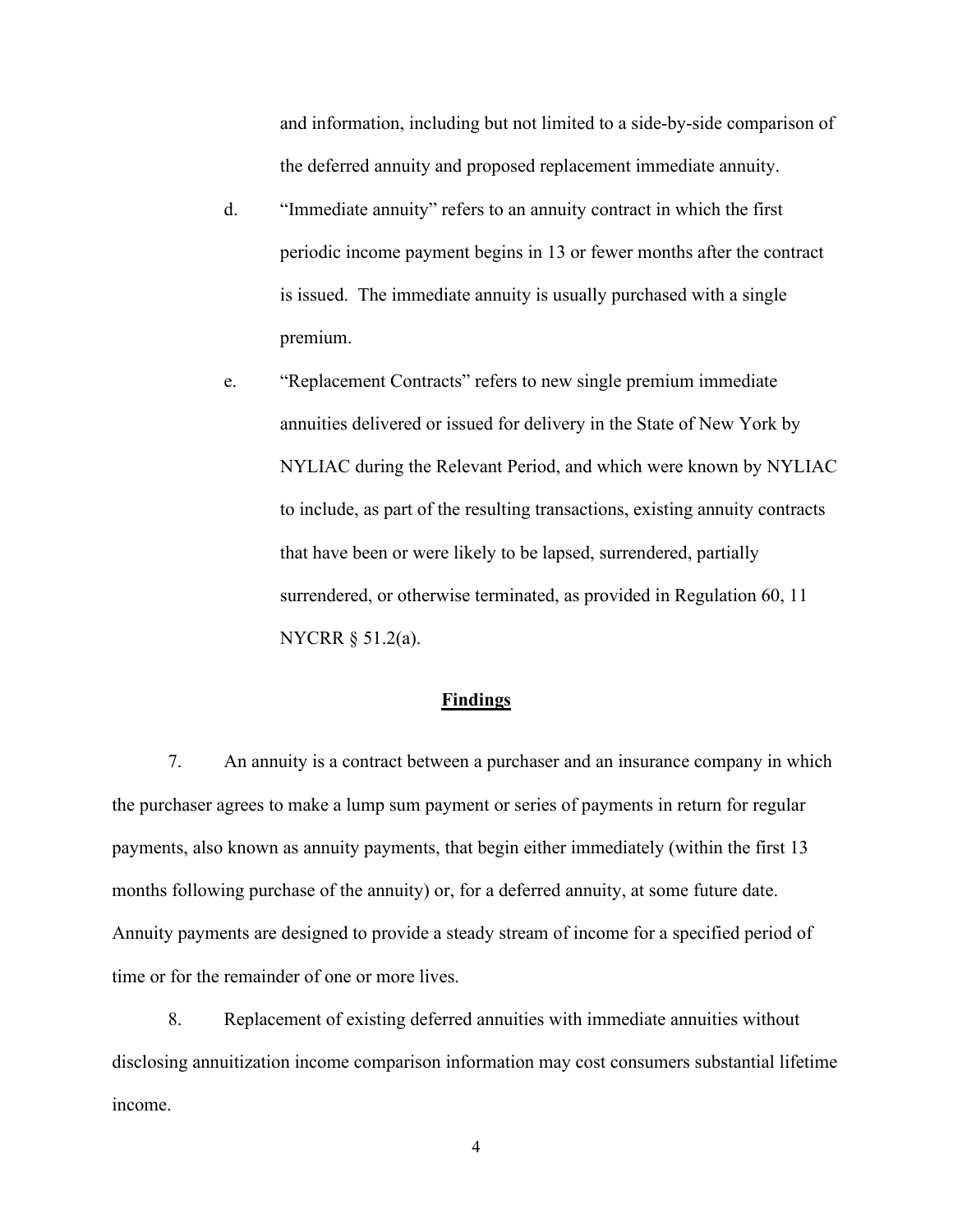9. NYLIAC's producers marketed to consumers NYLIAC immediate annuities and replaced consumers' deferred annuities with immediate annuities during the Relevant Period.

10. In these efforts to sell the Replacement Contracts and replace the deferred annuities with immediate annuities, NYLIAC's producers failed to provide to consumers required disclosures with annuitization income information, which would have revealed the detrimental nature of certain of these transactions.

11. NYLIAC did not require or ensure that contract holders received for their review a comparison between the income benefit that contract holders would derive from their existing deferred annuity contracts and the income benefit available from NYLIAC's proposed Replacement Contracts.

12. As a result, NYLIAC did not satisfy its obligations regarding the suitability of the Replacement Contracts, as required by Regulation 187, 11 NYCRR § 224:

- a. NYLIAC failed to make reasonable efforts to obtain contract holders' complete suitability information, which would have included information about existing assets, such as the amount of guaranteed income available if the existing deferred annuity contracts were annuitized, prior to the recommendation of a Replacement Contract;
- b. NYLIAC failed to properly consider whether proposed Replacement Contracts were suitable for consumers in some instances, including whether the consumers would lose existing benefits available through annuitization options in the existing deferred annuities;
- c. NYLIAC issued Replacement Contracts to consumers without reasonable bases to believe the annuities at issue were suitable in some instances, and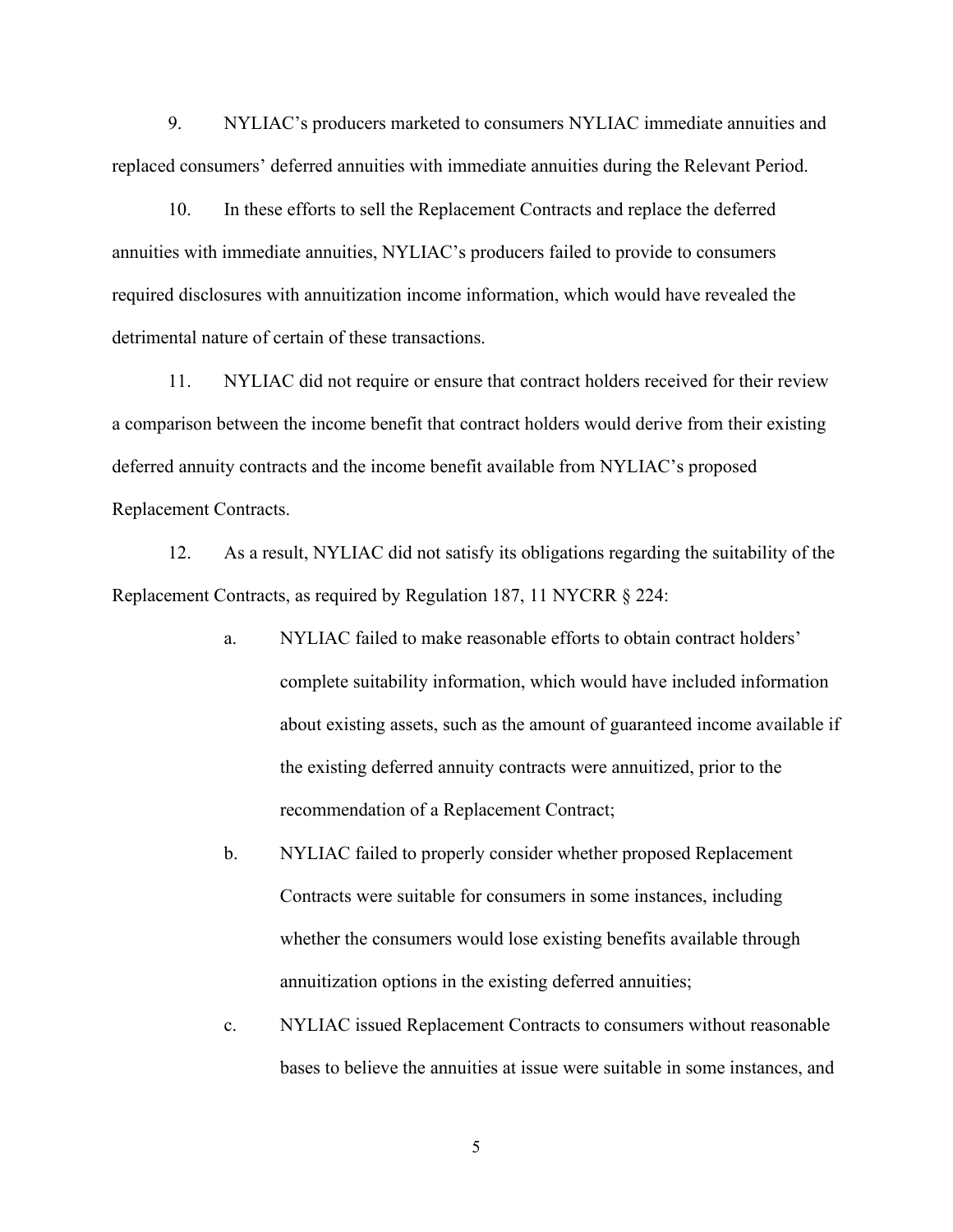without providing consumers with the required Annuitization information for replaced deferred annuities;

- d. NYLIAC did not establish a supervisory system reasonably designed to achieve compliance with Regulation 187 with respect to the deferred-toimmediate replacements at issue; and
- e. NYLIAC failed to ensure that every producer recommending NYLIAC's immediate annuities to consumers was adequately trained to make those recommendations with respect to the deferred-to-immediate replacements at issue.

13. The Department's investigation found that the Disclosure Statements provided by NYLIAC to contract holders were inadequate because they failed to include information regarding the Annuitization of the existing deferred annuities, including periodic payment amounts available.

14. The Department's investigation also found that NYLIAC's producers did not disclose to certain consumers the disadvantages of replacing their existing deferred annuities, including losing the opportunity to annuitize their deferred annuities, potentially on more advantageous terms than the proposed Replacement Contracts.

15. Due to these failures, certain consumers were uninformed regarding material disadvantages relating to the Replacement Contracts and were therefore prevented from making fully informed decisions with respect to the Replacement Contracts, resulting in less income for substantially similar or identical payout options.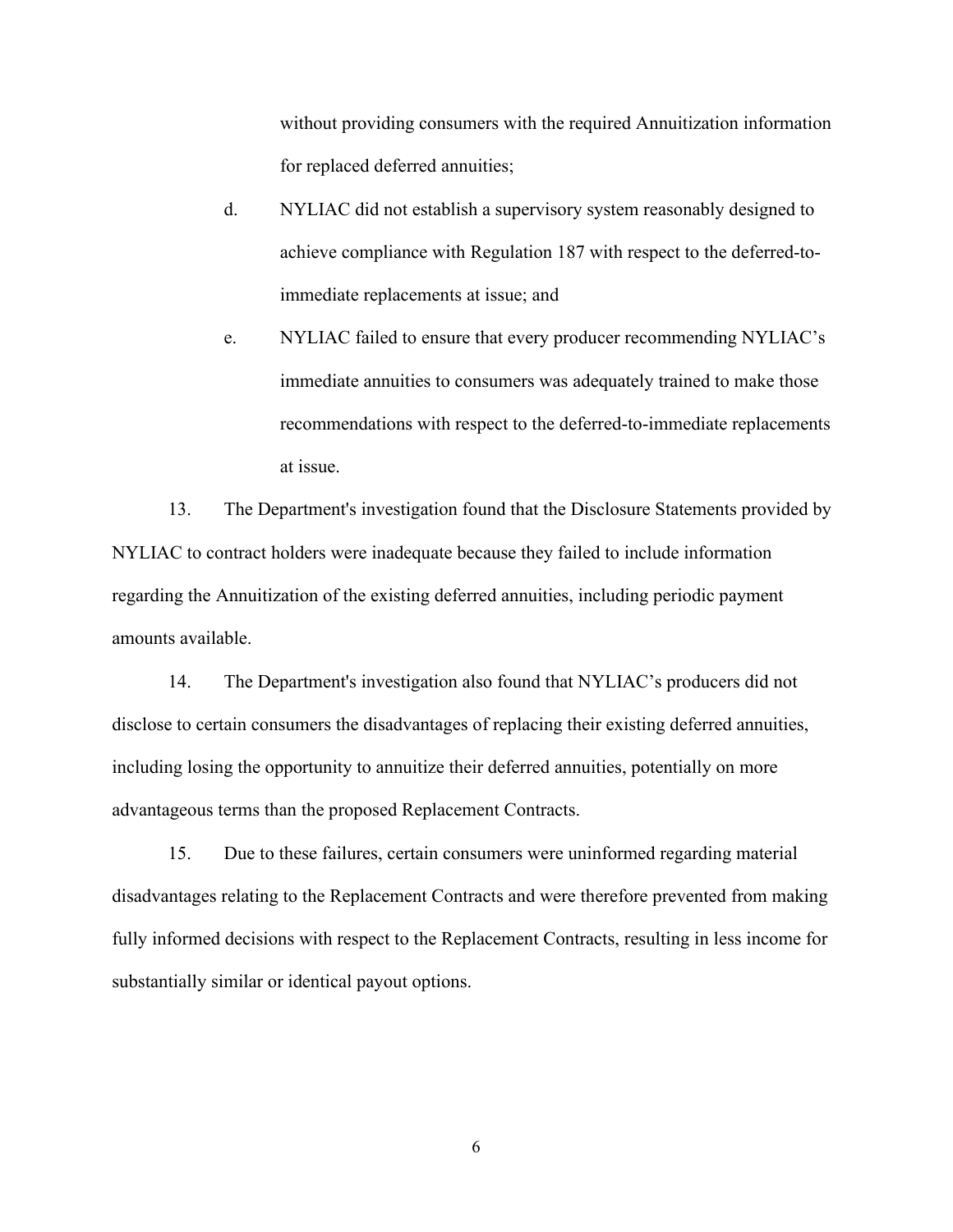16. Certain of the replaced deferred contracts also had more favorable guaranteed purchase rates, resulting in some contract holders receiving less retirement income from the Replacement Contracts.

17. When the Department brought its concerns regarding suitability and disclosure in replacement transactions to the attention of NYLIAC, NYLIAC adopted the revised version of the LICONY Disclosure Statement.

## **Violations**

18. Based on the foregoing, the Department finds that NYLIAC violated New York Insurance Regulations 187 and 60.

#### **AGREEMENT**

# IT IS HEREBY UNDERSTOOD AND AGREED by NYLIAC and the Department that: **Monetary Penalty**

19. NYLIAC shall pay a civil monetary penalty of five million five hundred twentynine thousand dollars (\$5,529,000) to DFS within ten days of the Effective Date of this Consent Order. The payment shall be in the form of a wire transfer in accordance with instructions provided by DFS.

20. NYLIAC agrees that it will not claim, assert, or apply for a tax deduction or tax credit with regard to any U.S. federal, state, or local tax, directly or indirectly, for any portion of the civil monetary penalty paid pursuant to this Consent Order. NYLIAC further agrees that it will not claim, seek, or receive indemnification or reimbursement of the civil monetary penalty from any other person or entity.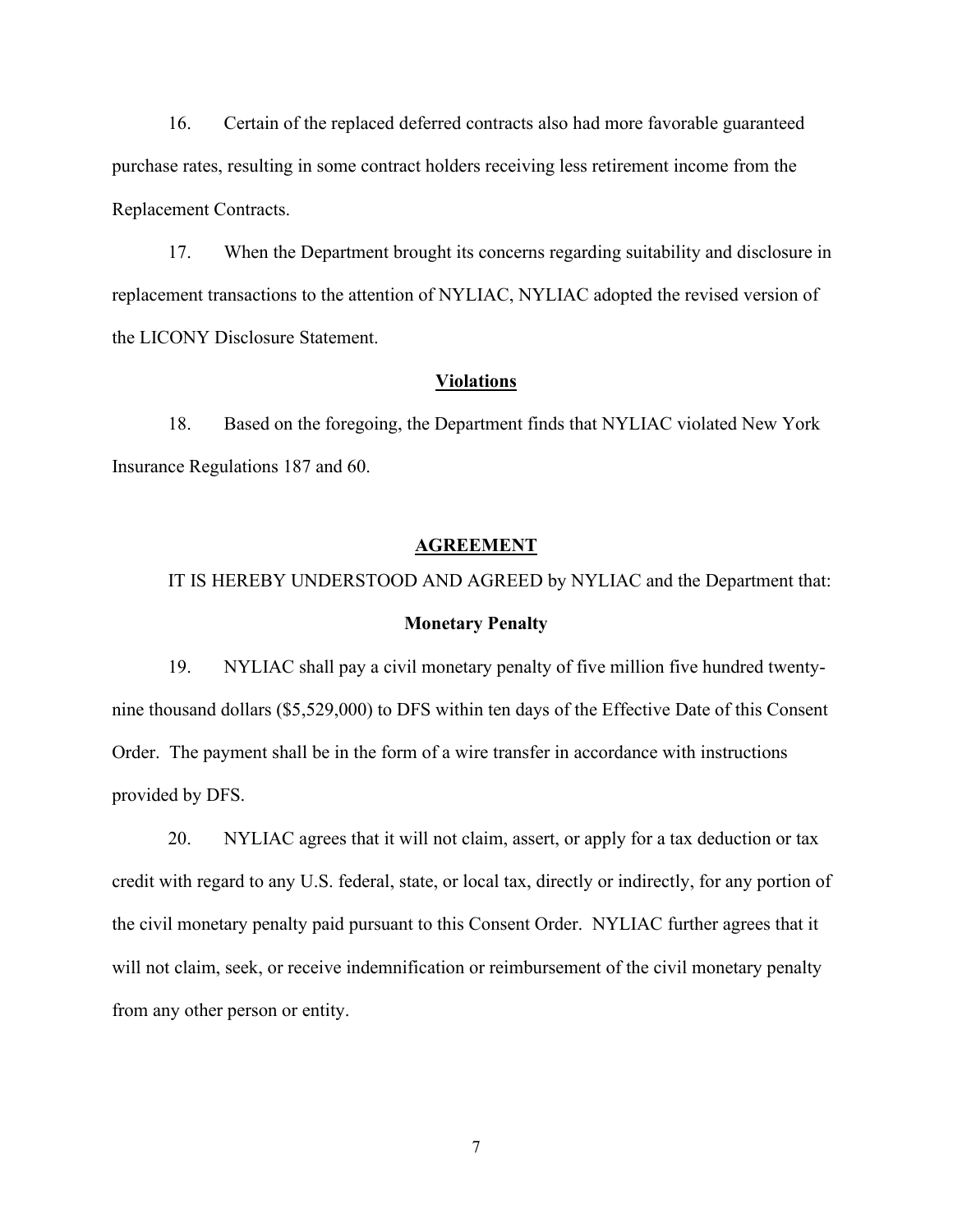#### **Injunctive Relief**

21. NYLIAC shall comply with Regulations 187 and 60.

#### **Remediation and Restitution**

22. NYLIAC represents to the Department that it sold or issued 3,686 Replacement Contracts during the Relevant Period.

23. NYLIAC has obtained income information necessary regarding the replaced deferred annuities and the Replacement Contracts and will disclose this information to impacted consumers to ensure compliance with Insurance Regulations 187 and 60. Going forward, NYLIAC will obtain income information regarding replaced deferred annuities and replacement immediate annuities in all deferred-to-immediate replacement transactions and will disclose this information to consumers prior to the replacement recommendations.

24. NYLIAC and the Department have agreed upon restitution and remediation for the affected contract holders of the Replacement Contracts. NYLIAC will administer the payment and notice provisions discussed below in paragraphs 25-31 (the "Review and Restitution Process").

25. NYLIAC has compared the income options and payment amounts available under each replaced deferred annuity contract with the income options and payment amounts of each Replacement Contract.

26. NYLIAC has submitted to the Department for its review and approval all annuity contract comparison information and a recommendation for each of the Replacement Contracts. The recommendations placed each Replacement Contract into one of three categories:

> a. *Remediation*: contract holders of the Replaced Contracts shall receive restitution and remediation because the income options of the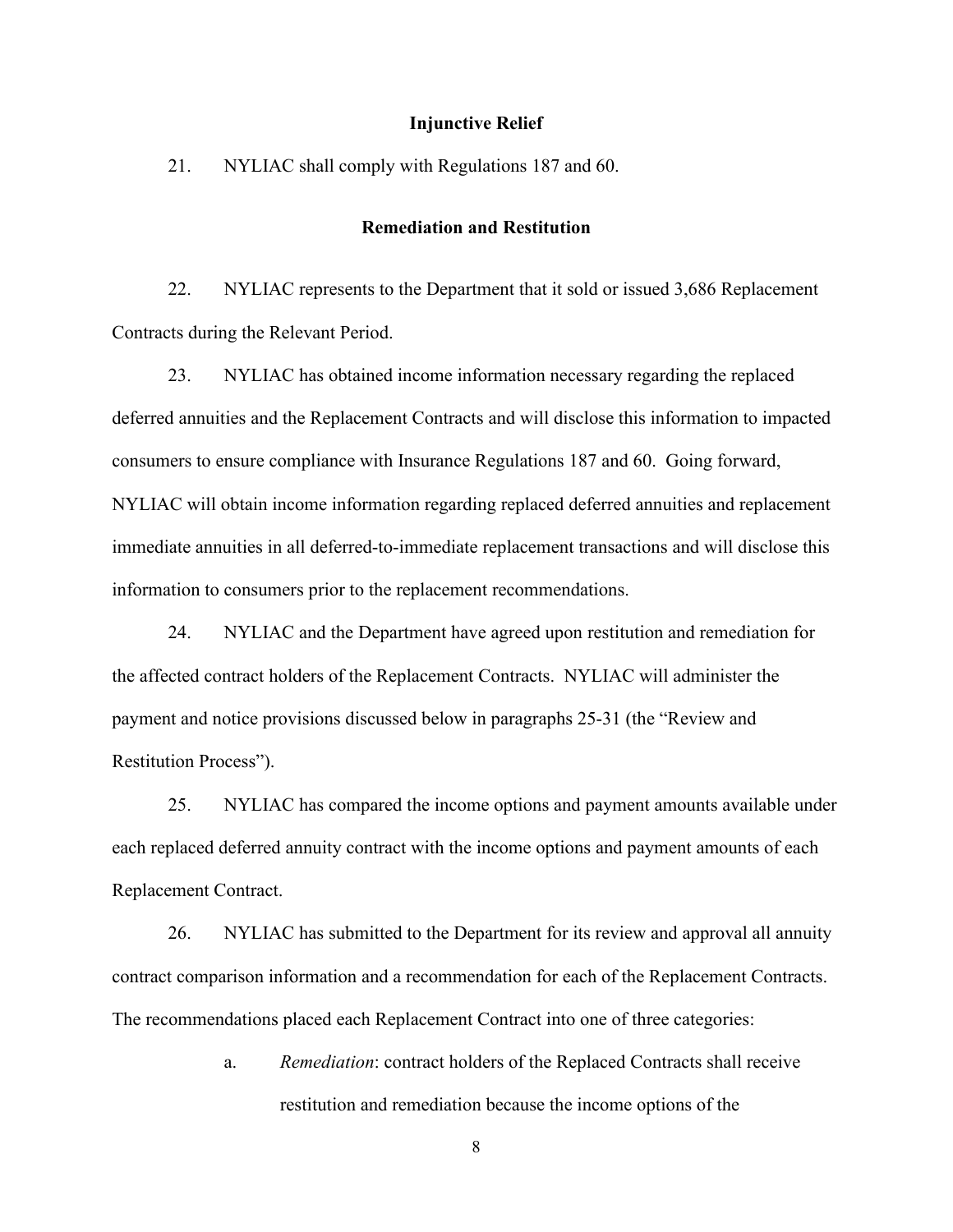Replacement Contracts are substantially the same as the replaced deferred annuities, and the contract holders are receiving less income from the Replacement Contracts than they would have received if their replaced deferred annuities were annuitized;

- b. *No remediation*: contract holders of the Replaced Contracts will not receive restitution and remediation because the income options of the Replacement Contracts are substantially the same as the replaced deferred annuities and the contract holders are receiving either the same or more income from the Replacement Contracts; or
- c. *Indeterminable*: the Replacement Contracts and the replaced deferred annuities are materially different in their income options and contract features, and the contracts cannot be readily compared. This category also includes contracts where the data suggested that additional disclosure information be provided.

27. NYLIAC retained an independent third-party administrator ("TPA") to conduct the Review and Restitution Process. NYLIAC and the Department agreed upon procedures used to evaluate the affected contracts. The TPA has compared the income options and payment amounts available under each replaced deferred annuity contract with the income options and payment amounts of each Replacement Contract to determine whether restitution is appropriate. The TPA had discretionary authority in designating which Replacement Contracts were assigned to each remediation and restitution category. NYLIAC shall be fully and solely responsible for all proper fees, expenses, and disbursements of the TPA in connection with the Review and Restitution Process provided for in this Consent Order and the TPA's retainer agreement.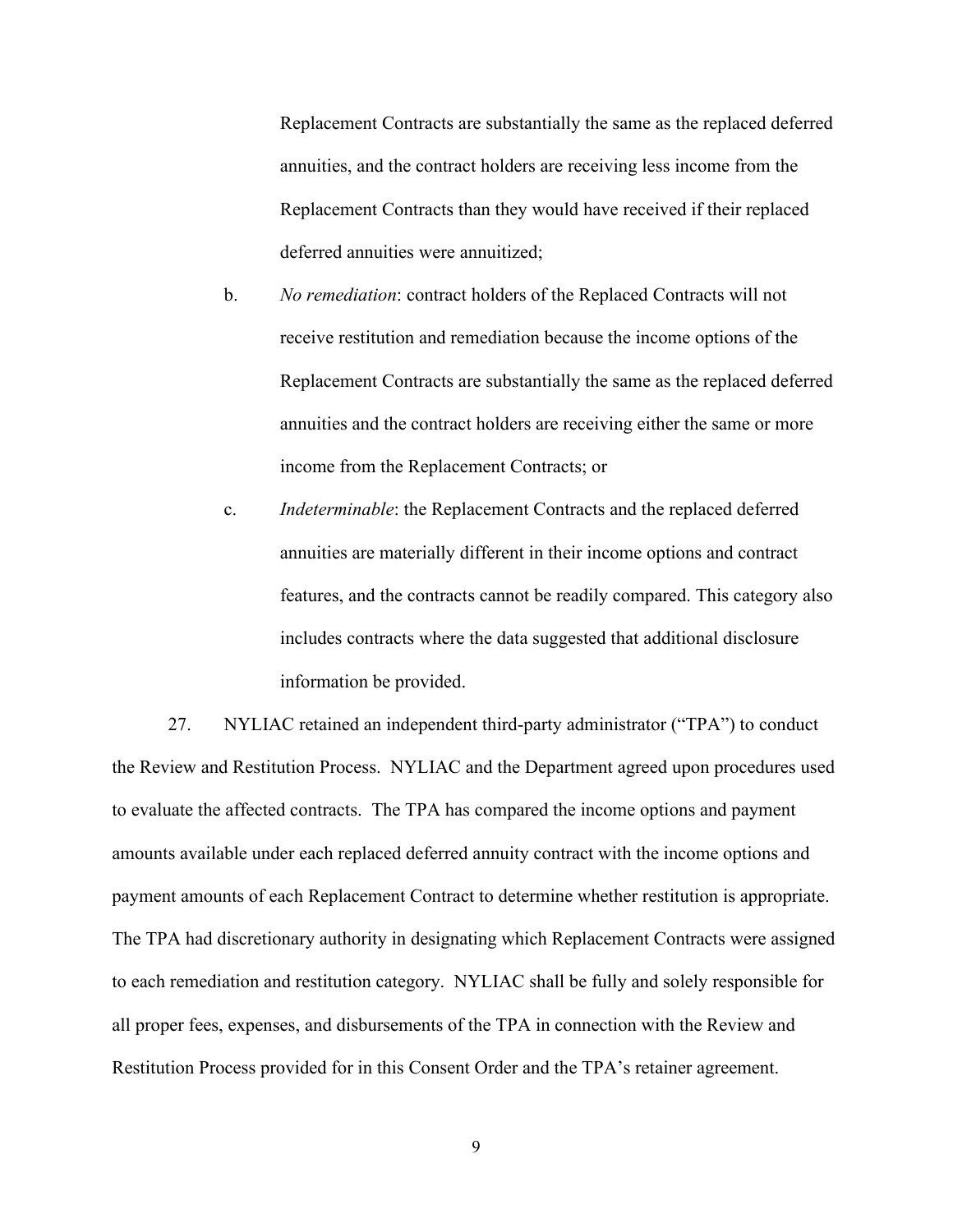28. The TPA has determined which Replacement Contracts warrant restitution and remedies, and the Department and NYLIAC have agreed on the type and amount of restitution and remedies for affected contract holders:

> a. *Remediation*: for contract holders whose Replacement Contracts pay less than they would have received through the Annuitization of their replaced deferred annuities under the same or substantially similar payout options, NYLIAC shall determine the amount the contract holder would have received if, from the time of replacement to the Effective Date of this Consent Order, the contract holder had annuitized the replaced policy. NYLIAC will include in this amount the applicable interest agreed to by the Department and NYLIAC. NYLIAC will issue a notice, subject to DFS's approval, that will accompany checks for the amounts owed to contract holders in this category that explains why contract holders are receiving the checks including, at a minimum, the comparison of income options and payment amounts between the replaced deferred annuities and the Replacement Contracts. Lastly, NYLIAC shall determine the monthly (or other frequency) difference between the payments from Replacement Contracts and the replaced deferred annuities, an amount that will be added to each such contract holder's monthly (or other frequency) annuity payments within 30 days of the Effective Date of this Consent Order or the immediate next payment following the calculation date approved by the Department for any restitution amount if later, and stated clearly on that notice.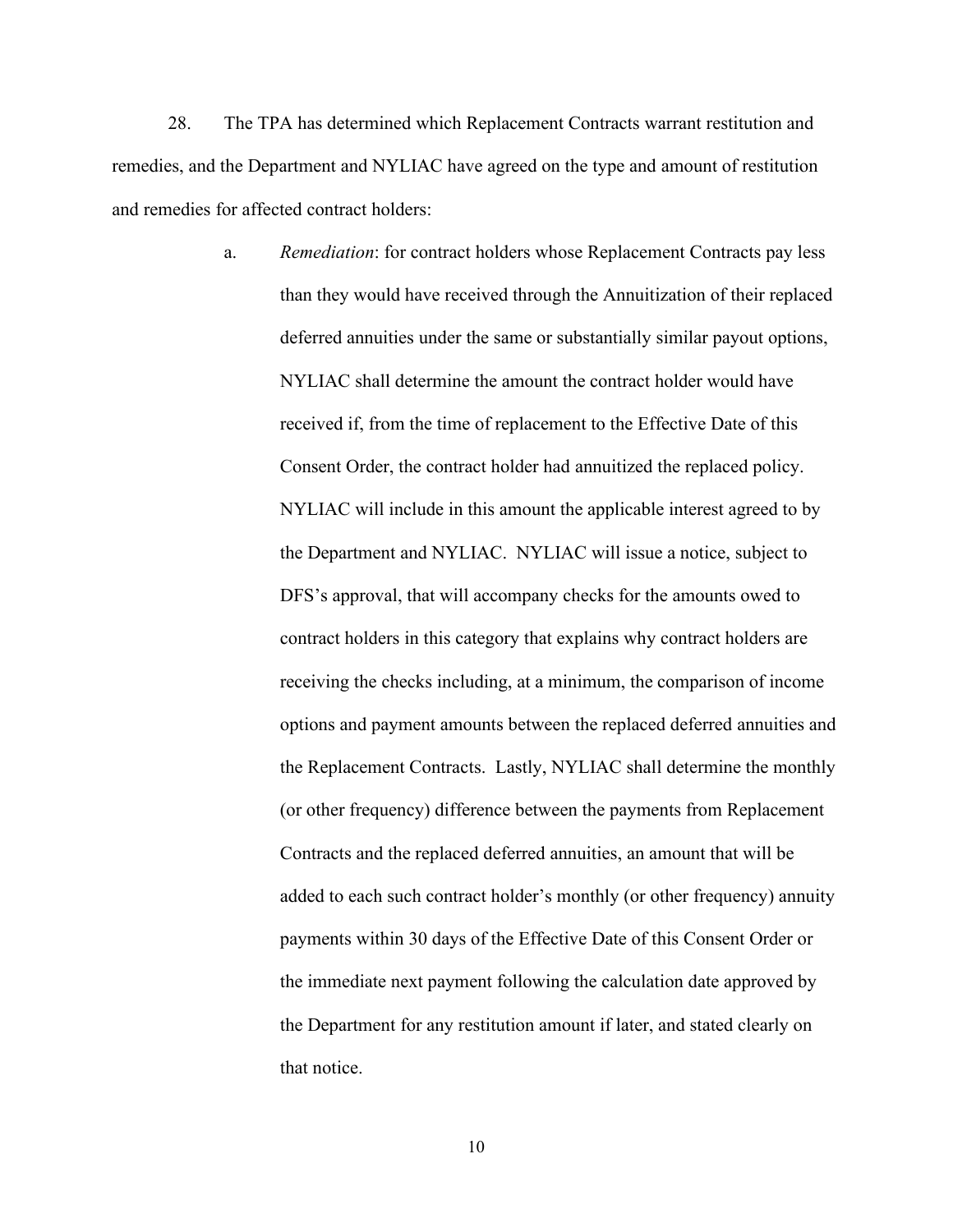b*. Indeterminable*: Where the Replacement Contracts and the replaced deferred annuities cannot be readily compared due to materially different payout options and contract features, NYLIAC will issue notices, subject to DFS's approval, that explain the differences in income options and payout amounts between the replaced deferred annuities and the Replacement Contracts, which may result in payment of appropriate amounts to these contract holders in the future. To the extent agreed upon by the Department and NYLIAC, such notices may also include checks for any amounts designated for contract holders in this category.

29. In accordance with paragraph 28, NYLIAC shall, within 45 days or other time period approved by DFS, deposit in the facilities of the U.S. Post Office, for delivery by prepaid first-class mail to all affected contract holders or their beneficiaries, notices and checks, or other payment means approved by the Department, in the required amounts. All checks must be valid for six months.

30. For any payment or notice to a contract holder or beneficiary that is returned as undeliverable or not deposited within six months, NYLIAC shall conduct a reasonable search for a current address. Should the search show a more current address, NYLIAC shall re-issue a check valid for six months in the amount of the returned or undeposited check, and/or re-send the notice to the current address within fifteen days.

31. If a contract holder or beneficiary did not cash his or her check before the expiration date of the check or the check was returned after NYLIAC re-sent it as described in paragraph 30, NYLIAC shall follow all applicable provisions of the New York State Abandoned Property Law, including all reporting, mailing, and remittance requirements.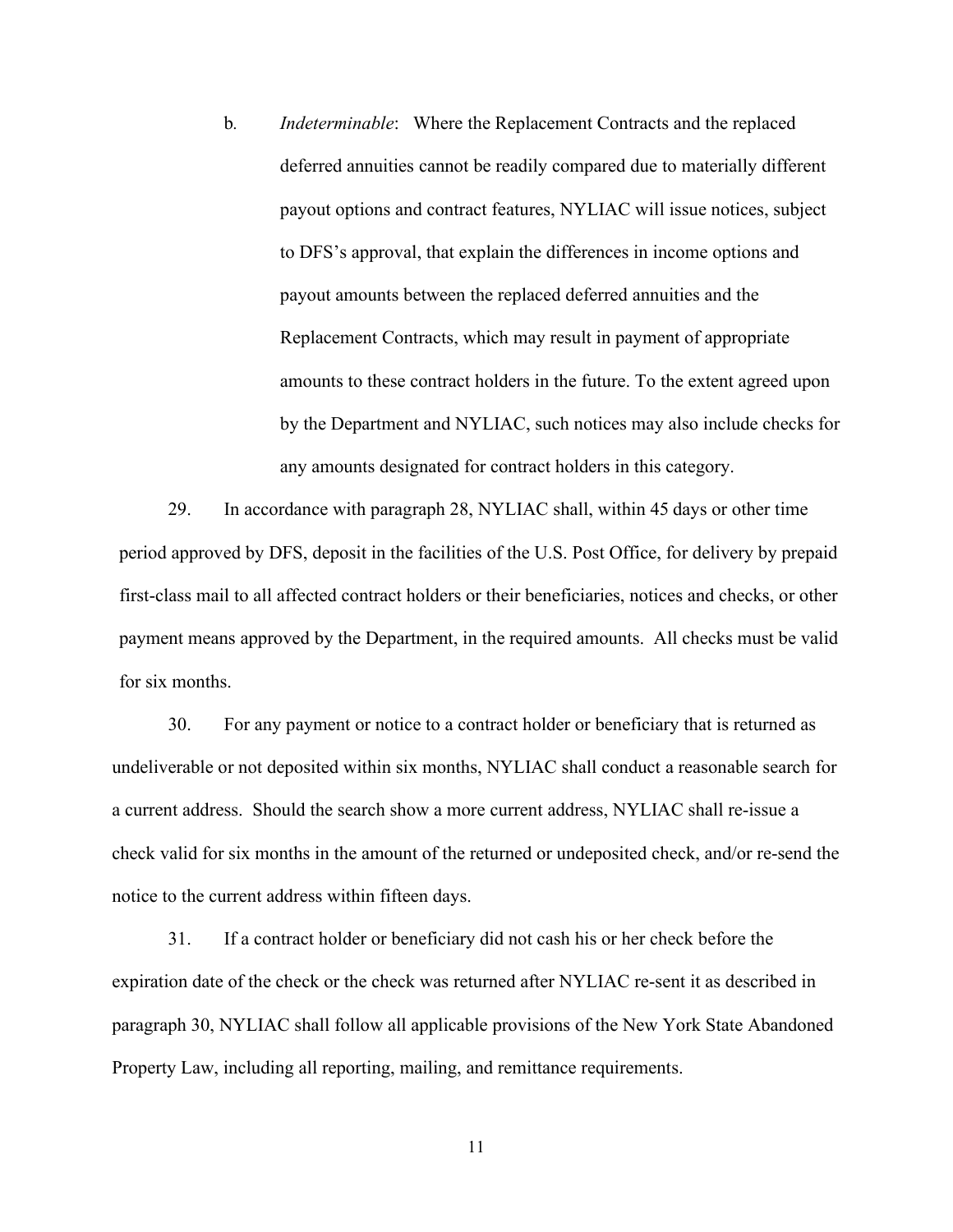32. Upon 90 days following the completion of the process described in paragraph 29, NYLIAC will provide to the Department quarterly reports detailing the number of checks mailed, the total amount of individual checks, and the number of checks deposited, undelivered, and/or not deposited.

## **Breach of the Consent Order**

33. In the event that the Department believes NYLIAC to be materially in breach of the Consent Order ("Breach"), the Department will provide written notice to NYLIAC of the Breach. Within ten business days from the date of receipt of said notice, or on a later date if so determined in the sole discretion of the Department, NYLIAC must appear before the Department and shall have an opportunity to rebut the Department's assertion that a Breach has occurred and, to the extent pertinent, demonstrate that any such Breach is not material or has been cured.

34. NYLIAC understands and agrees that its failure to appear before the Department to make the required demonstration within the specified period set forth in paragraph 33 is presumptive evidence of NYLIAC's Breach. Upon a finding of Breach, the Department has all the remedies available under the New York State Insurance Law, Financial Services Law, or other applicable laws and may use any and all evidence available to the Department for all ensuing hearings, notices, orders, and other remedies that may be available under the New York State Insurance Law, Financial Services Law, or other applicable laws.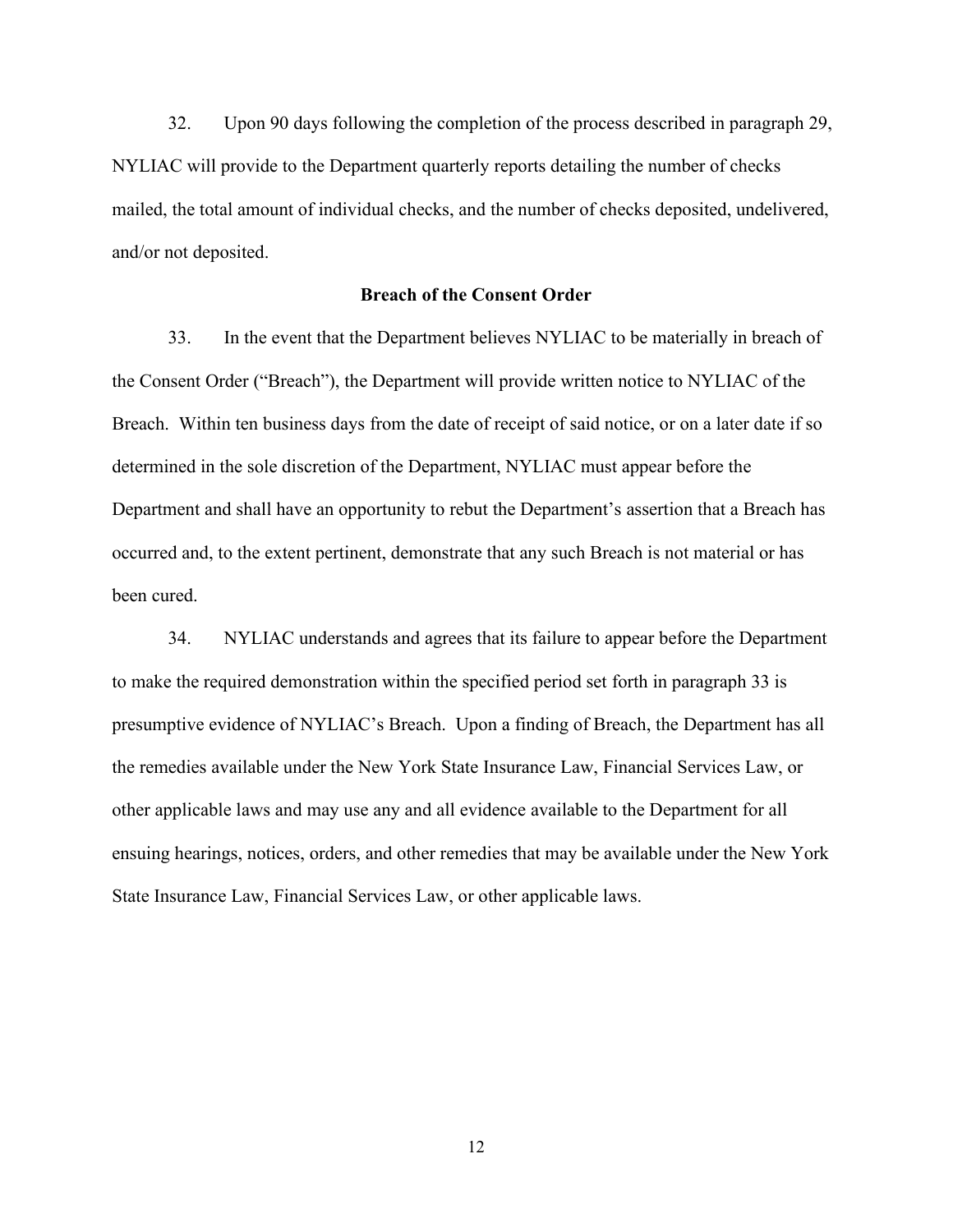#### **Other Provisions**

35. NYLIAC represents and warrants, through the signatures below, that the terms and conditions of this Consent Order are duly approved, and execution of this Consent Order is duly authorized.

36. If NYLIAC defaults on any of its material obligations under this Consent Order, DFS may terminate the Consent Order, at its sole discretion, upon ten days' written notice to NYLIAC. In the event of such termination, NYLIAC expressly agrees and acknowledges that this Consent Order shall in no way bar or otherwise preclude the Department from commencing, conducting, or prosecuting any investigation, action, or proceeding against NYLIAC, however denominated, related to the Consent Order, or from using in any way statements, documents, or other materials produced or provided by NYLIAC prior to or after the date of this Consent Order, including, without limitation, such statements, documents, or other materials, if any, provided for purposes of settlement negotiations.

37. The Department has agreed to the terms of this Consent Order based on, among other things, representations made to the Department by NYLIAC. To the extent that representations made by NYLIAC are later found to be materially incomplete or inaccurate, this Consent Order is voidable by the Department in its sole discretion.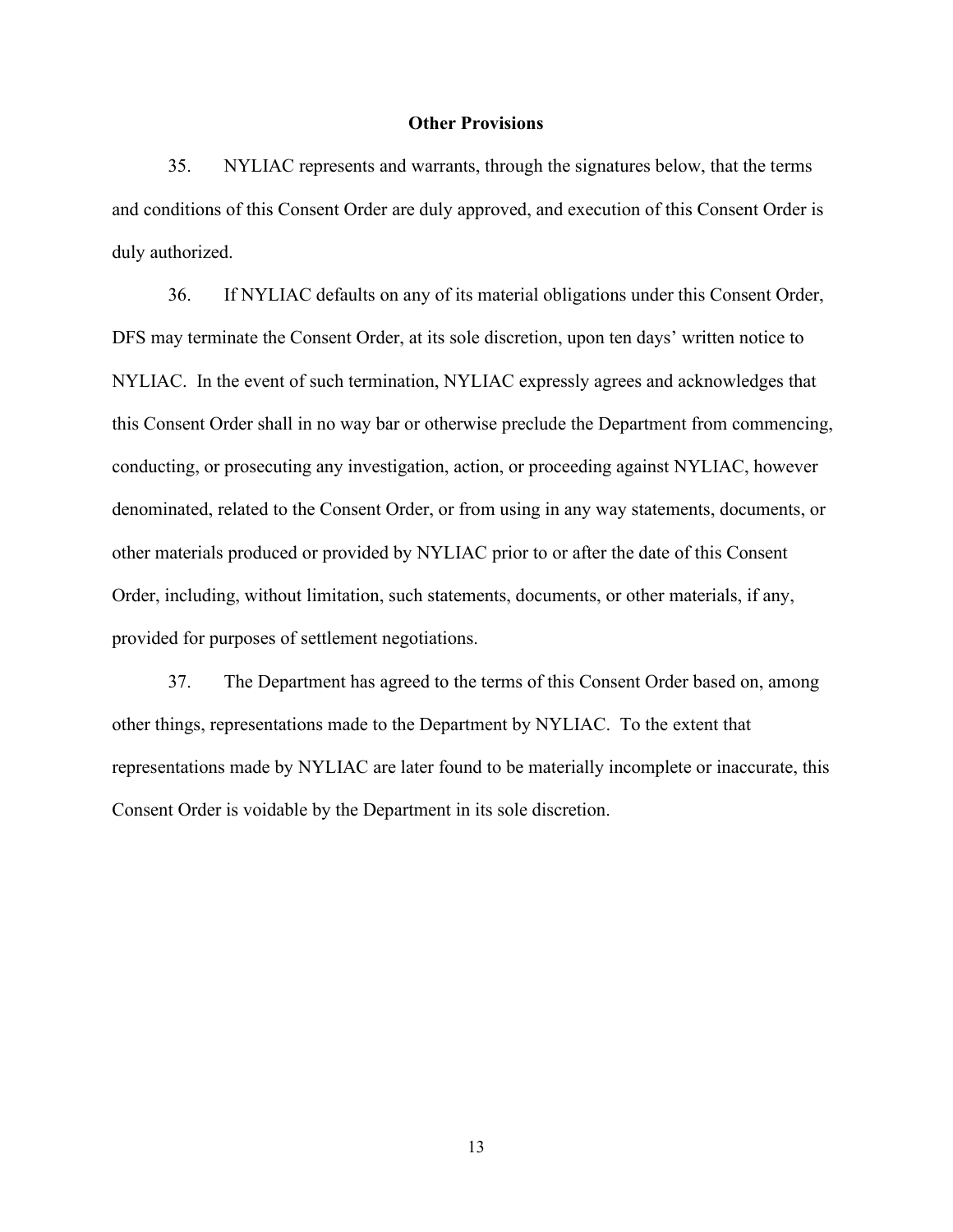38. All notices, reports, requests, certifications, and other communications to either

party pursuant to this Consent Order shall be in writing and shall be directed as follows:

# **For the Department**:

Laura Sarli Senior Assistant Deputy Superintendent, Enforcement New York Department of Financial Services One State Street New York, New York 10004-1511

## **For NYLIAC**:

Randi J. Bader Vice President New York Life Insurance Company 51 Madison Avenue New York, New York 10010

39. This Consent Order and any dispute thereunder shall be governed by the laws of the State of New York without regard to any conflicts of laws principles.

40. NYLIAC waives its right to further notice and hearing in this matter as to any allegations of past violations relating to the subject matter of this Consent Order up to and including its Effective Date and agrees that no provision of the Consent Order is subject to review in any court or tribunal outside of the Department.

41. This Consent Order may not be amended except by an instrument in writing signed on behalf of both parties to this Consent Order.

42. This Consent Order constitutes the entire agreement between the Department and NYLIAC and supersedes any prior communication, understanding, or agreement, whether written or oral, concerning the subject matter of this Consent Order. No inducement, promise, understanding, condition, or warranty not set forth in this Consent Order has been relied upon by any party to this Consent Order.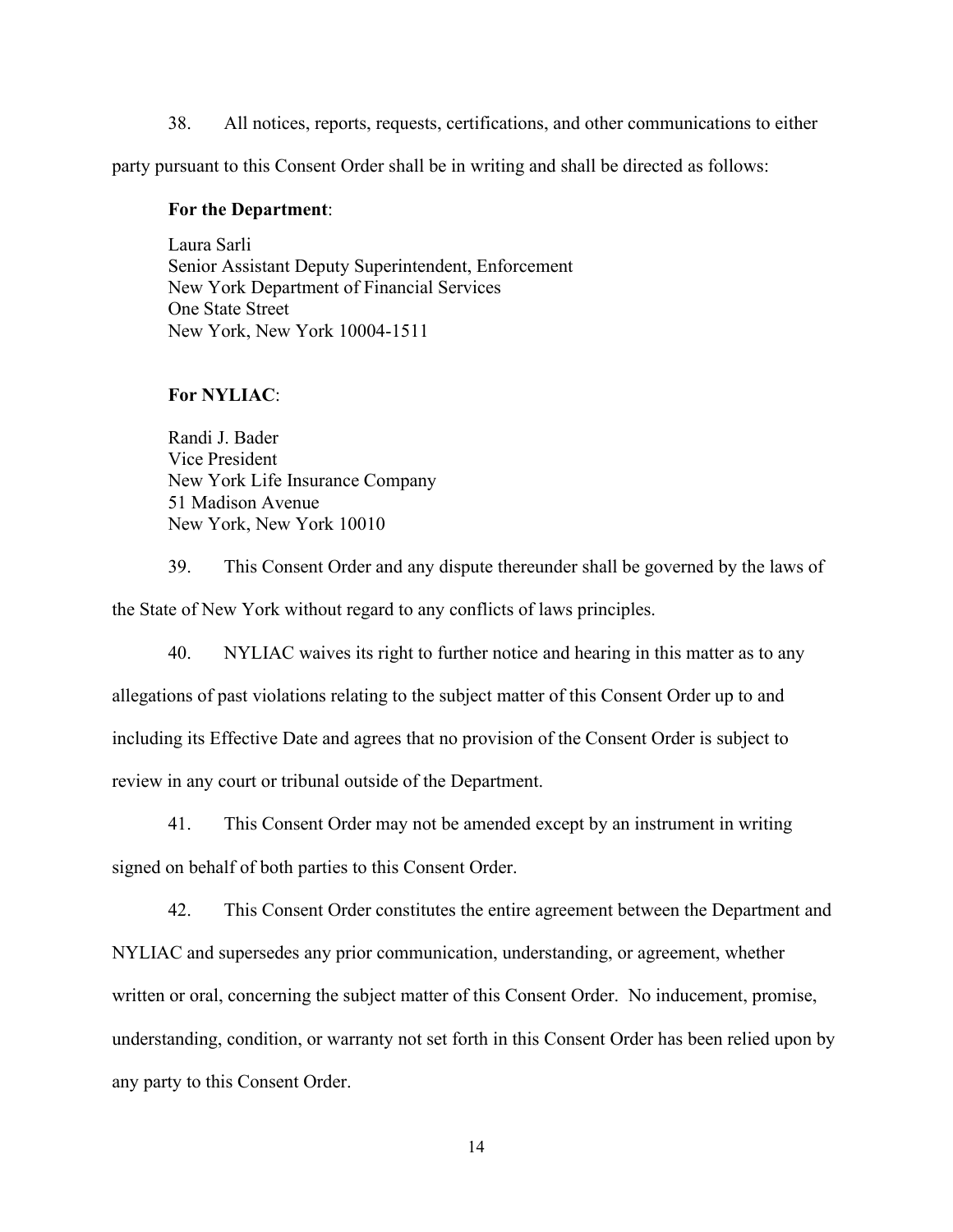43. In the event that one or more provisions contained in this Consent Order shall for any reason be held invalid, illegal, or unenforceable in any respect, such invalidity, illegality, or unenforceability shall not affect any other provisions of this Consent Order.

44. Upon execution by the parties to this Consent Order, the Department will discontinue the Investigation as against NYLIAC with respect to the identified Replacement Contracts. The Department will not take any further action against NYLIAC with respect to the Replacement Contracts for the conduct detailed herein that was found to have violated the Insurance Law and Regulations provided that NYLIAC complies fully with the terms of the Consent Order.

45. This Consent Order may be executed in one or more counterparts, and shall become effective when such counterparts have been signed by both of the parties hereto and the Consent Order is So Ordered by the Superintendent of Financial Services or her designee ("Effective Date").